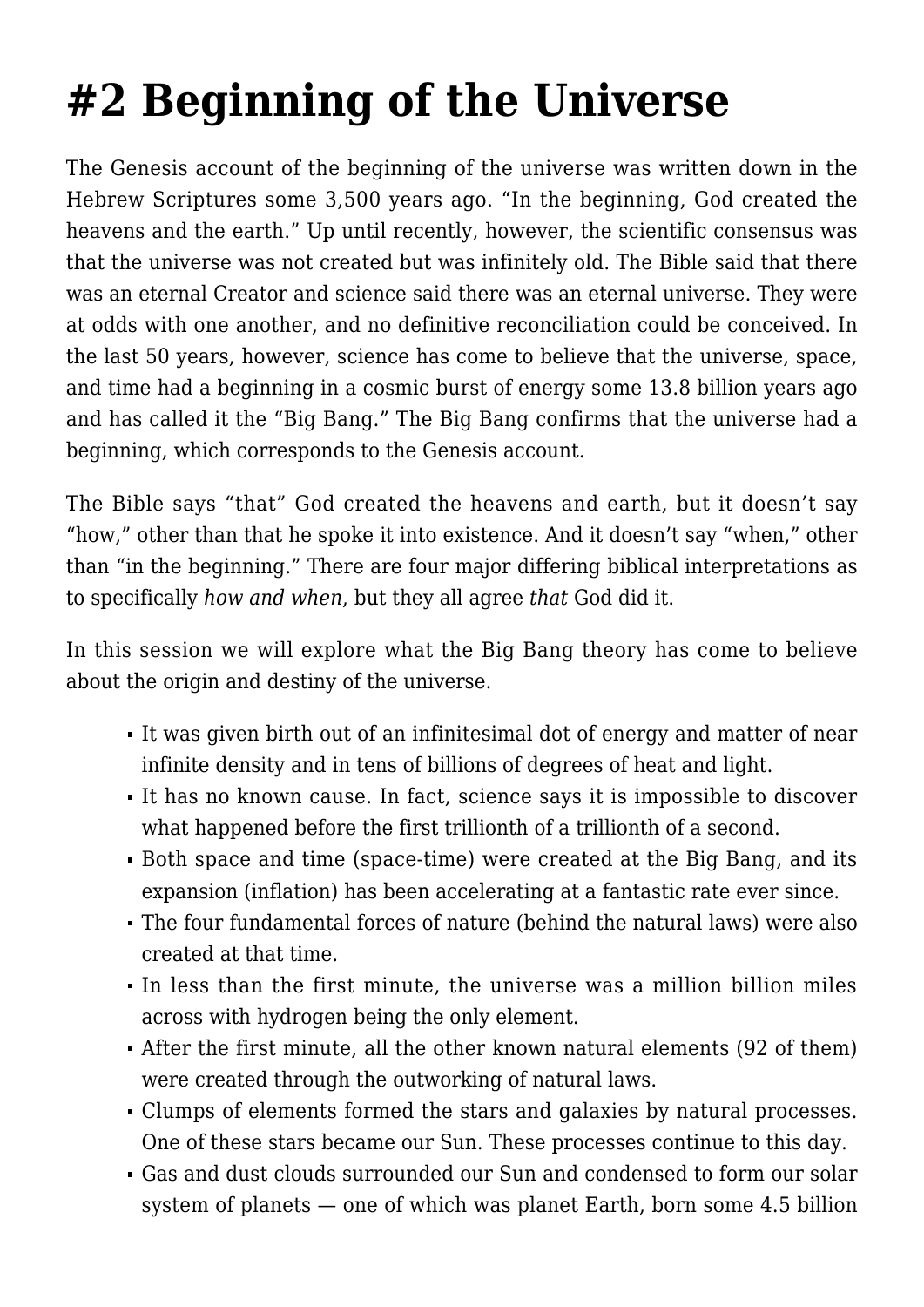years ago.

Prior to 1965 the Big Bang theory was only moderately accepted. One reason it was resisted was because it sounded too much like the Genesis account, and that was "philosophically unacceptable" to some. Science had no desire to "accommodate religion," and in some quarters was even hostile to it. But it couldn't avoid the data — science found solid evidence consistent with an origin of the universe. Then even deeper questions were raised — how could something apparently come out of nothing? Astronomer Arno Penzias won the Nobel Prize for his role in this amazing discovery (1978) and became a religious believer at age 50, saying, "*The best data we have are exactly what I would have predicted had I nothing to go on but the five books of Moses, the Psalms, and the Bible as a whole*."

This discovery story begins in Los Angeles in the 1920s at the Mt. Wilson Observatory and involves a most fascinating cast of characters: Edwin Hubble, a law student turned astronomer; Georges Lemaitre, a Belgian Catholic priest and astronomer, and Albert Einstein, who didn't want to believe in an expanding universe. Einstein later called his take on that as the biggest blunder of his life. The story reaches an inescapable conclusion with Stephen Hawking helping to put the final nail in the coffin of an eternal universe by showing that time was also created at the moment of the Big Bang.

The universe is like a time machine. At its farthest edge we can observe the very first vestiges of the initial "explosion." With our telescopes we are actually looking back in time to what existed 13.8 billion years ago — as well as everything in between that is closer in time and distance. In this session, we will tell the story of the development of the theory and the scientific evidence that supports it. We will take an amazing tour across the vast distances and of time and space, "watching" the birth and death of the galaxies, stars, and planets that adorn our skies. How far away are they? How big are they? How fast are they moving? Where are they going? What's it like in outer space? What are these four forces of nature (behind the natural laws), and are they complete?

We will discuss the compatibility of the Big Bang theory with the biblical account. If God is the cause of creation, then who or what created God? Is the Big Bang a miracle? What are miracles, and how do they differ from natural events? Is it OK for scientists to believe in miracles, or are they restricted to think only in terms of